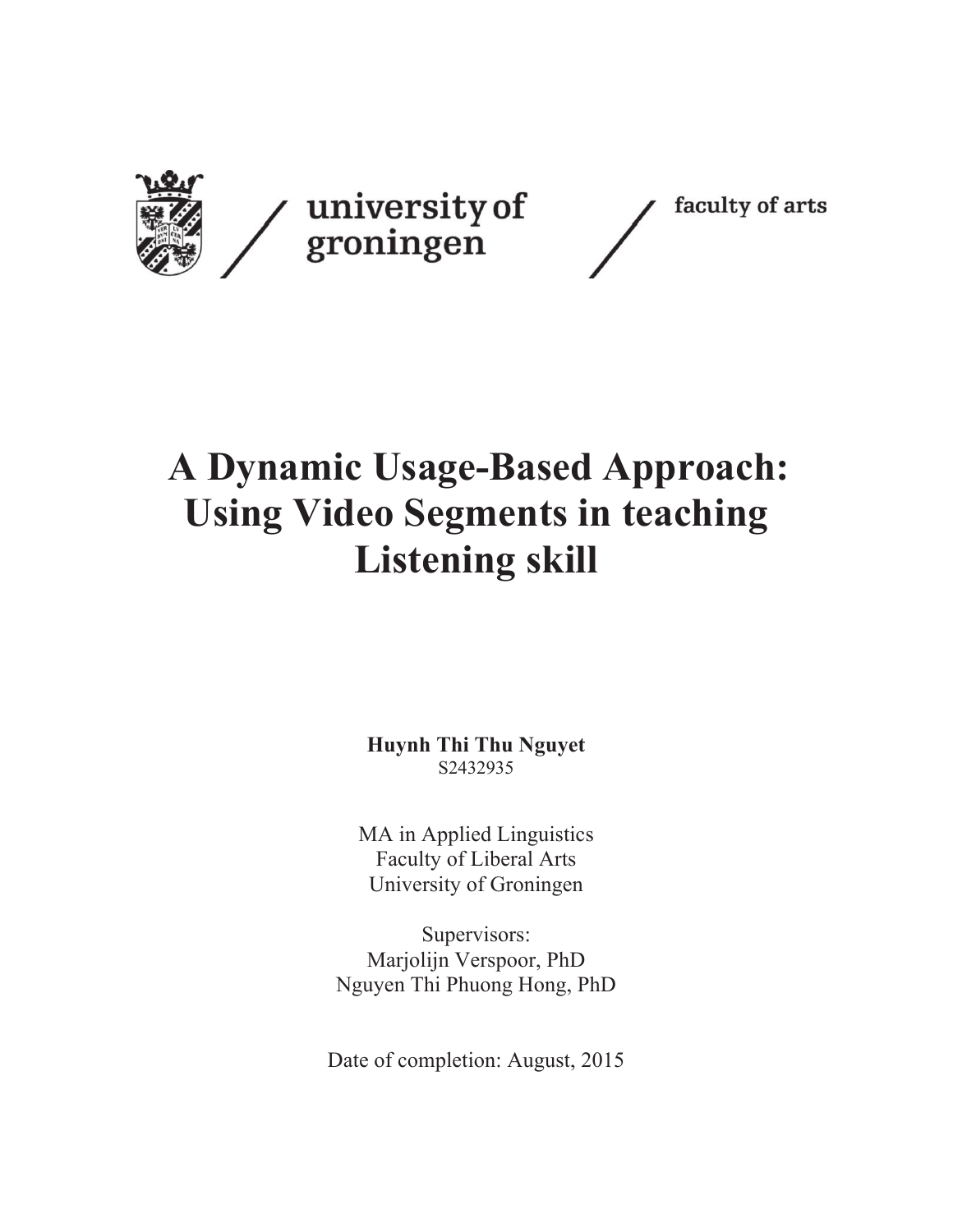| <b>Table of Contents</b> |  |
|--------------------------|--|
|                          |  |
|                          |  |
|                          |  |
|                          |  |
|                          |  |
|                          |  |
|                          |  |
|                          |  |
|                          |  |
|                          |  |
|                          |  |
|                          |  |
|                          |  |
|                          |  |
|                          |  |
|                          |  |
|                          |  |
|                          |  |
|                          |  |
|                          |  |
|                          |  |
|                          |  |

 $\overline{c}$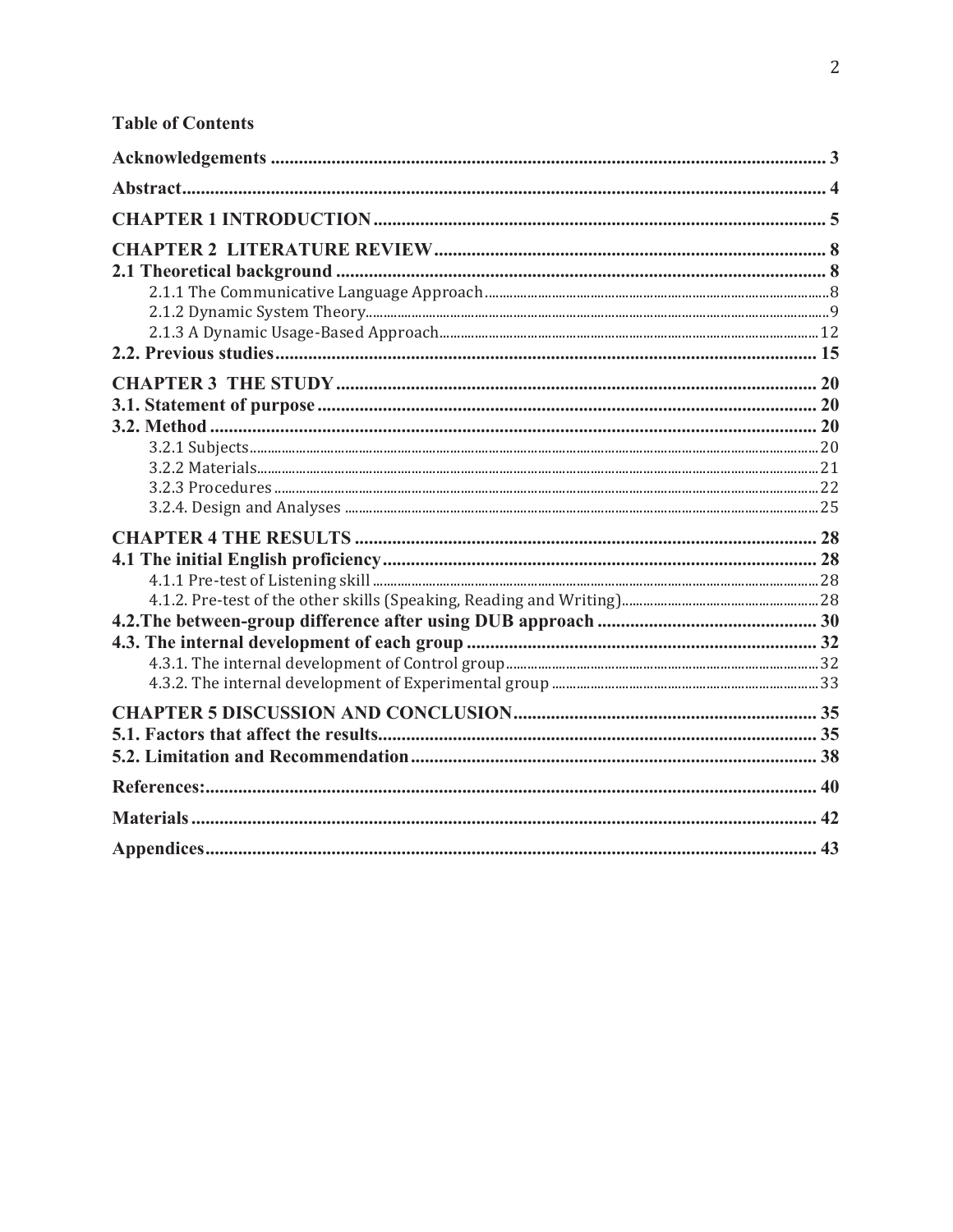## **Acknowledgements**

 First and foremost, I would like to express my great gratitude to Dr. Hong Thi Phuong Nguyen and Dr. Marjolijn Verspoor, who have been always supporting me from the beginning of my master course until the very last step. Despite being extreme busy, Dr. Verspoor still took much time caring for me as well as helping me solve my trouble concerning my study and pregnancy. As for Dr. Nguyen, she is not only my teacher but also my beloved big sister who kindly helped me settle in Groningen and patiently instructed me to complete this thesis. I will never forget their concern for me in my toughest time. Without their guidance and persistent help, this thesis would not have gone this far.

 Secondly, I would like to send my special thanks to the teaching staff of Department of English, College of Foreign Languages, and the students participating in this experiment, who facilitated me to get the data for this research successfully.

 Thirdly, I would love to thank the Vietnamese students studying in Groningen, who were my dear family during my time living far away from home.

 Last but not least, I am indebted to my family, my parents and my husband, who have been always encouraging and consoling me in my up and down time. Words can hardly convey my love and thankfulness to them. Especially, I wish to thank my dear Hannah, who unexpectedly came to my world and made a little chaos in my well-designed plan. However, her existence helped me realize how lucky I am to be loved and supported by so many people. Though she made me take much more time to complete this course, she was, is, and will always be my source of energy and happiness.